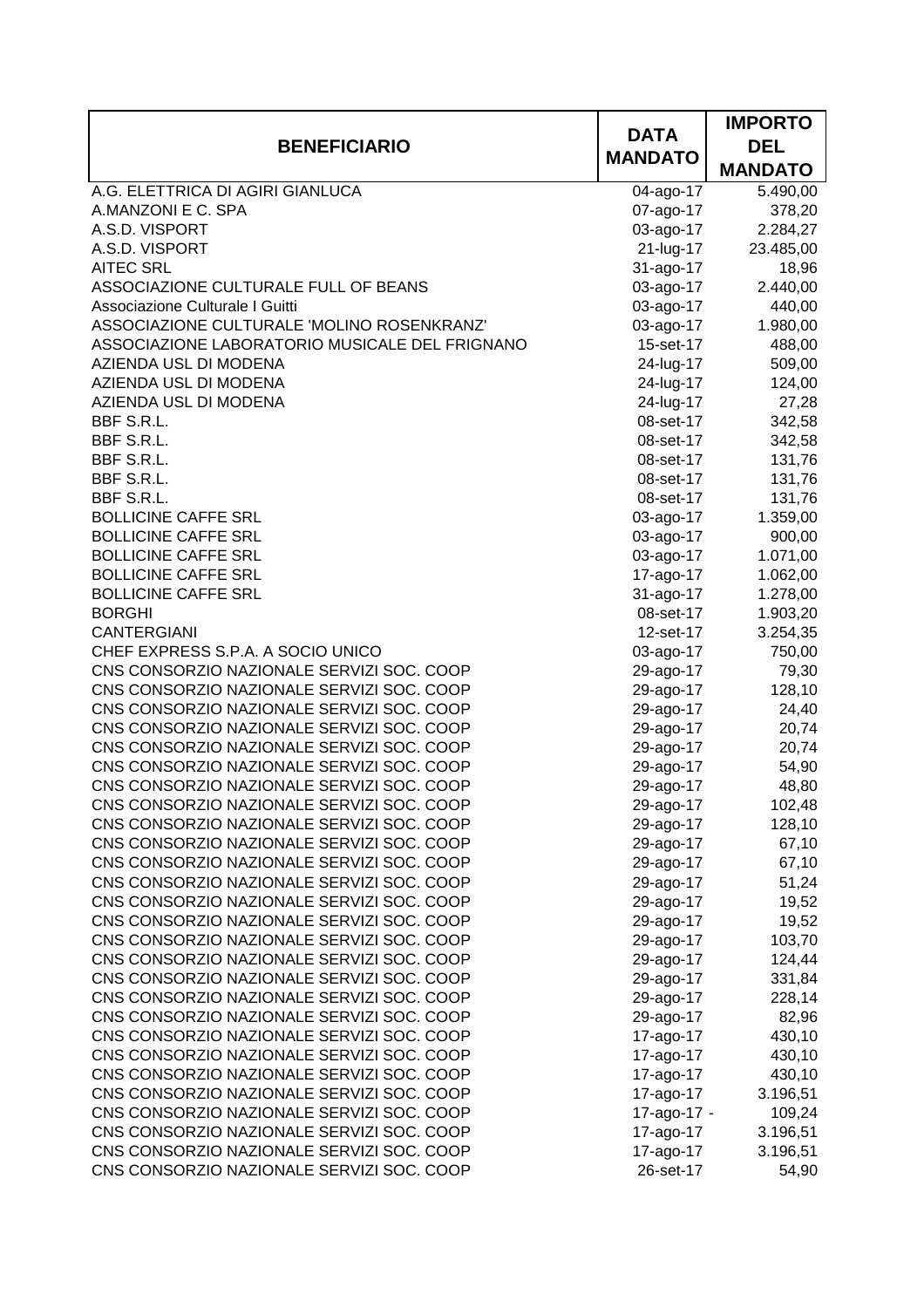| CNS CONSORZIO NAZIONALE SERVIZI SOC. COOP              | 27-set-17   | 26,10     |
|--------------------------------------------------------|-------------|-----------|
| CNS CONSORZIO NAZIONALE SERVIZI SOC. COOP              | 04-ago-17   | 103,46    |
| CNS CONSORZIO NAZIONALE SERVIZI SOC. COOP              | 04-ago-17 - | 10,35     |
| CNS CONSORZIO NAZIONALE SERVIZI SOC. COOP              | 04-ago-17   | 51,79     |
| CNS CONSORZIO NAZIONALE SERVIZI SOC. COOP              | 04-ago-17 - | 51,79     |
| CNS CONSORZIO NAZIONALE SERVIZI SOC. COOP              | 04-ago-17   | 578,87    |
| CNS CONSORZIO NAZIONALE SERVIZI SOC. COOP              | 04-ago-17 - | 5,17      |
| CNS CONSORZIO NAZIONALE SERVIZI SOC. COOP              | 04-ago-17   | 186,70    |
| CNS CONSORZIO NAZIONALE SERVIZI SOC. COOP              | 04-ago-17   | 124,15    |
| CNS CONSORZIO NAZIONALE SERVIZI SOC. COOP              | 04-ago-17 - | 10,35     |
| CNS CONSORZIO NAZIONALE SERVIZI SOC. COOP              | 04-ago-17   | 351,75    |
| CNS CONSORZIO NAZIONALE SERVIZI SOC. COOP              | 04-ago-17   | 434,52    |
| CNS CONSORZIO NAZIONALE SERVIZI SOC. COOP              | 04-ago-17 - | 10,35     |
| CNS CONSORZIO NAZIONALE SERVIZI SOC. COOP              | 04-ago-17 - | 31,04     |
| CNS CONSORZIO NAZIONALE SERVIZI SOC. COOP              | 04-ago-17   | 445,91    |
| CNS CONSORZIO NAZIONALE SERVIZI SOC. COOP              | 04-ago-17 - | 445,91    |
| CNS CONSORZIO NAZIONALE SERVIZI SOC. COOP              | 04-ago-17   | 445,91    |
| CNS CONSORZIO NAZIONALE SERVIZI SOC. COOP              | 04-ago-17   | 62,22     |
| CNS CONSORZIO NAZIONALE SERVIZI SOC. COOP              | 04-ago-17 - | 62,22     |
| CNS CONSORZIO NAZIONALE SERVIZI SOC. COOP              | 04-ago-17   | 62,22     |
| CNS CONSORZIO NAZIONALE SERVIZI SOC. COOP              | 04-ago-17   | 41,48     |
| CNS CONSORZIO NAZIONALE SERVIZI SOC. COOP              | 04-ago-17   | 102,48    |
| CNS CONSORZIO NAZIONALE SERVIZI SOC. COOP              | 04-ago-17   | 10,38     |
| CNS CONSORZIO NAZIONALE SERVIZI SOC. COOP              | 04-ago-17   | 128,10    |
| CNS CONSORZIO NAZIONALE SERVIZI SOC. COOP              | 04-ago-17   | 10,38     |
| CNS CONSORZIO NAZIONALE SERVIZI SOC. COOP              | 04-ago-17   | 102,48    |
| CNS CONSORZIO NAZIONALE SERVIZI SOC. COOP              | 04-ago-17   | 102,48    |
| CNS CONSORZIO NAZIONALE SERVIZI SOC. COOP              | 04-ago-17   | 48,80     |
| CNS CONSORZIO NAZIONALE SERVIZI SOC. COOP              | 04-ago-17   | 425,18    |
| CNS CONSORZIO NAZIONALE SERVIZI SOC. COOP              | 04-ago-17   | 134,82    |
| CNS CONSORZIO NAZIONALE SERVIZI SOC. COOP              | 04-ago-17   | 378,52    |
| CNS CONSORZIO NAZIONALE SERVIZI SOC. COOP              | 04-ago-17   | 124,44    |
| CNS CONSORZIO NAZIONALE SERVIZI SOC. COOP              | 04-ago-17   | 124,44    |
| CNS CONSORZIO NAZIONALE SERVIZI SOC. COOP              | 17-ago-17   | 1.108,80  |
| CNS CONSORZIO NAZIONALE SERVIZI SOC. COOP              | 17-ago-17 - | 40,98     |
| CNS CONSORZIO NAZIONALE SERVIZI SOC. COOP              | 17-ago-17   | 1.108,80  |
| CNS CONSORZIO NAZIONALE SERVIZI SOC. COOP              | 17-ago-17 - | 40,98     |
| CNS CONSORZIO NAZIONALE SERVIZI SOC. COOP              | 17-ago-17   | 1.108,80  |
| CNS CONSORZIO NAZIONALE SERVIZI SOC. COOP              | 17-ago-17   | 59,65     |
| CNS CONSORZIO NAZIONALE SERVIZI SOC. COOP              | 17-ago-17 - | 4,43      |
| CNS CONSORZIO NAZIONALE SERVIZI SOC. COOP              | 17-ago-17   | 59,65     |
| CNS CONSORZIO NAZIONALE SERVIZI SOC. COOP              | 17-ago-17   | 59,65     |
| CNS CONSORZIO NAZIONALE SERVIZI SOC. COOP              | 19-lug-17   | 26,10     |
| CNS CONSORZIO NAZIONALE SERVIZI SOC. COOP              | 19-lug-17   | 26,10     |
| <b>COLIBRI SYSTEM SPA</b>                              | 31-ago-17   | 666,43    |
| CONSORZIO CASTELVETRO DI MODENA VALORIZZAZIONE INTEGR. | 17-ago-17   | 16.000,00 |
| <b>CREA SRL</b>                                        | 08-set-17   | 2.015,44  |
| <b>CWS-BOCO ITALIA SPA</b>                             | 24-lug-17   | 44,29     |
| <b>CWS-BOCO ITALIA SPA</b>                             | 24-lug-17 - | 575,50    |
| <b>CWS-BOCO ITALIA SPA</b>                             | 24-lug-17   | 575,50    |
| <b>CWS-BOCO ITALIA SPA</b>                             | 24-lug-17   | 49,47     |
| <b>CWS-BOCO ITALIA SPA</b>                             | 24-lug-17   | 4,25      |
| <b>CWS-BOCO ITALIA SPA</b>                             | 24-lug-17   | 23,48     |
| <b>CWS-BOCO ITALIA SPA</b>                             | 24-lug-17   | 6,40      |
| DITTA CANTERGIANI ERMANNO                              | 23-ago-17   | 6.895,44  |
| DOC SERVIZI SOCIETA' COOP                              | 25-ago-17 - | 676,50    |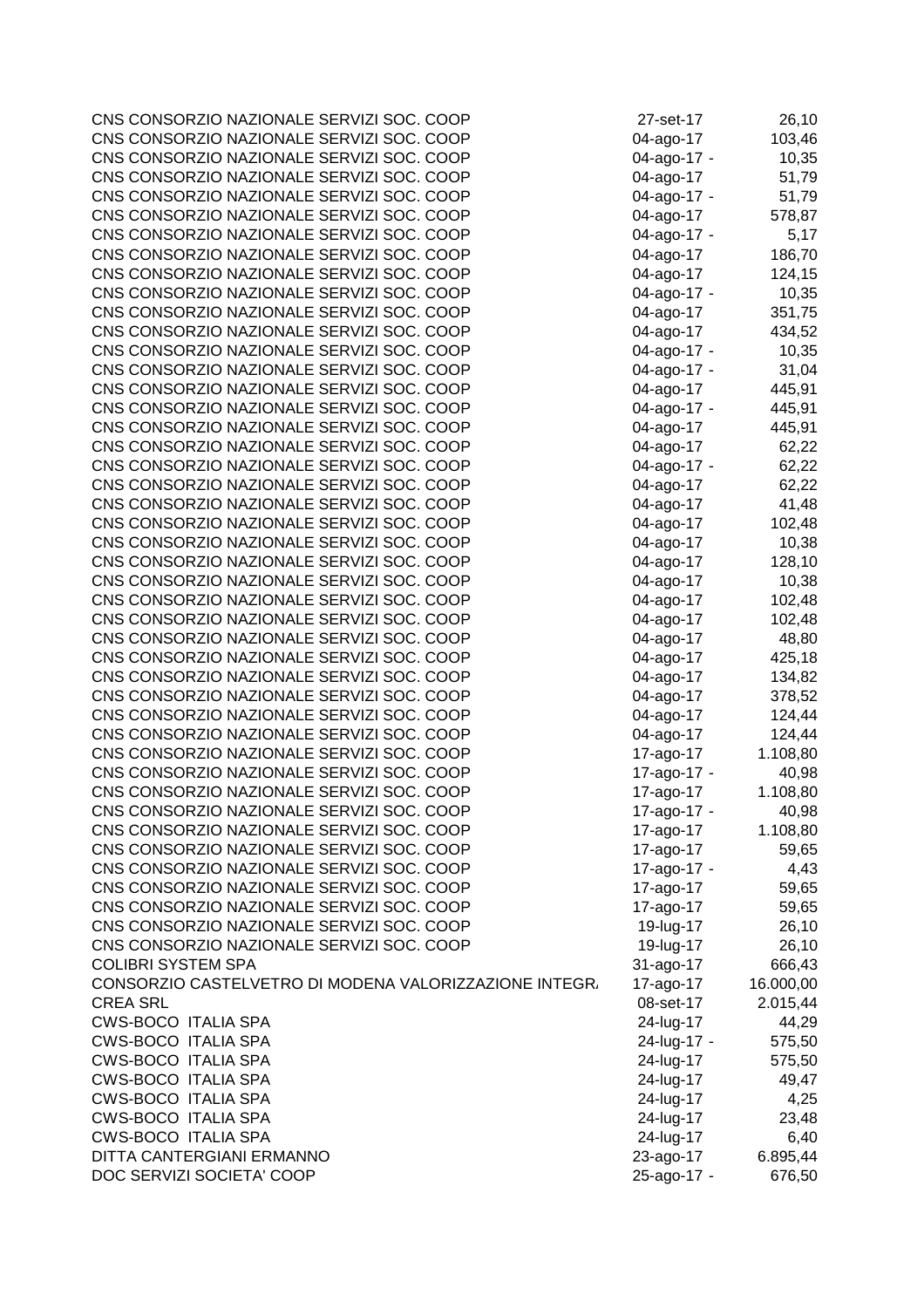| DOC SERVIZI SOCIETA' COOP                                | 25-ago-17 | 440,00    |
|----------------------------------------------------------|-----------|-----------|
| DOC SERVIZI SOCIETA' COOP                                | 25-ago-17 | 676,50    |
| <b>EDISON ENERGIA SPA</b>                                | 05-set-17 | 227,63    |
| EDISON ENERGIA SPA                                       | 05-set-17 | 63,73     |
| <b>EDISON ENERGIA SPA</b>                                | 05-set-17 | 227,63    |
| <b>EDISON ENERGIA SPA</b>                                | 05-set-17 | 139,87    |
| <b>EDISON ENERGIA SPA</b>                                | 05-set-17 | 139,87    |
| EDISON ENERGIA SPA                                       | 05-set-17 | 84,85     |
| <b>EDISON ENERGIA SPA</b>                                | 18-set-17 | 1.320,16  |
| EDISON ENERGIA SPA                                       | 18-set-17 | 2.306,97  |
| <b>EDISON ENERGIA SPA</b>                                | 18-set-17 | 130,63    |
| <b>EDISON ENERGIA SPA</b>                                | 18-set-17 | 301,83    |
| <b>EDISON ENERGIA SPA</b>                                | 18-set-17 | 404,64    |
| <b>EDISON ENERGIA SPA</b>                                | 18-set-17 | 568,50    |
| <b>EDISON ENERGIA SPA</b>                                | 18-set-17 | 541,14    |
| EDISON ENERGIA SPA                                       | 18-set-17 | 69,79     |
| EDISON ENERGIA SPA                                       | 18-set-17 | 160,11    |
| EDISON ENERGIA SPA                                       | 18-set-17 | 148,02    |
| EDISON ENERGIA SPA                                       | 18-set-17 | 11.219,44 |
| EDISON ENERGIA SPA                                       | 18-set-17 | 72,22     |
| EDISON ENERGIA SPA                                       | 18-set-17 | 441,65    |
| <b>EDISON ENERGIA SPA</b>                                | 19-lug-17 | 1.209,53  |
| <b>EDISON ENERGIA SPA</b>                                | 19-lug-17 | 4.038,15  |
| <b>EDISON ENERGIA SPA</b>                                | 19-lug-17 | 139,48    |
| EDISON ENERGIA SPA                                       | 19-lug-17 | 409,53    |
| <b>EDISON ENERGIA SPA</b>                                | 19-lug-17 | 419,84    |
| <b>EDISON ENERGIA SPA</b>                                | 19-lug-17 | 897,33    |
| <b>EDISON ENERGIA SPA</b>                                | 19-lug-17 | 95,78     |
| <b>EDISON ENERGIA SPA</b>                                | 19-lug-17 | 203,80    |
| <b>EDISON ENERGIA SPA</b>                                | 19-lug-17 | 170,87    |
| <b>EDISON ENERGIA SPA</b>                                | 19-lug-17 | 12.323,42 |
| <b>EDISON ENERGIA SPA</b>                                | 19-lug-17 | 75,44     |
| <b>EDISON ENERGIA SPA</b>                                | 19-lug-17 | 508,20    |
| <b>EDISON ENERGIA SPA</b>                                | 19-lug-17 | 422,13    |
| <b>EDISON ENERGIA SPA</b>                                | 17-ago-17 | 1.195,16  |
| EDISON ENERGIA SPA                                       | 17-ago-17 | 3.261,12  |
| <b>EDISON ENERGIA SPA</b>                                | 17-ago-17 | 121,90    |
| <b>EDISON ENERGIA SPA</b>                                | 17-ago-17 | 849,22    |
| <b>EDISON ENERGIA SPA</b>                                | 17-ago-17 | 496,28    |
| <b>EDISON ENERGIA SPA</b>                                | 17-ago-17 | 639,80    |
| <b>EDISON ENERGIA SPA</b>                                | 17-ago-17 | 74,10     |
| <b>EDISON ENERGIA SPA</b>                                | 17-ago-17 | 175,07    |
| <b>EDISON ENERGIA SPA</b>                                | 17-ago-17 | 161,69    |
| <b>EDISON ENERGIA SPA</b>                                | 17-ago-17 | 10.938,73 |
| <b>EDISON ENERGIA SPA</b>                                | 17-ago-17 | 74,03     |
| <b>EDISON ENERGIA SPA</b>                                | 17-ago-17 | 448,80    |
| <b>EDISON ENERGIA SPA</b>                                | 17-ago-17 | 401,82    |
| <b>ELECTRIC START SRL</b>                                | 10-ago-17 | 390,40    |
| ENOTECA REGIONALE EMILIA-ROMAGNA                         | 08-set-17 | 468,75    |
| ETCETERA SOCIETA' COOPERATIVA                            | 08-set-17 | 152,00    |
| FERRAMENTA OGNIBENE S.N.C. DI OGNIBENE VITTORIO & C.     | 31-ago-17 | 136,81    |
| FERRAMENTA OGNIBENE S.N.C. DI OGNIBENE VITTORIO & C.     | 31-ago-17 | 487,76    |
| FERRAMENTA OGNIBENE S.N.C. DI OGNIBENE VITTORIO & C.     | 07-ago-17 | 287,68    |
| FILI OMAR E C SNC                                        | 23-ago-17 | 3.418,92  |
| FILI OMAR E C SNC                                        | 23-ago-17 | 973,08    |
| FILODRAMMATICA I BURATTINI DELLA COMMEDIA DELL'ARTE ASSC | 31-ago-17 | 1.650,00  |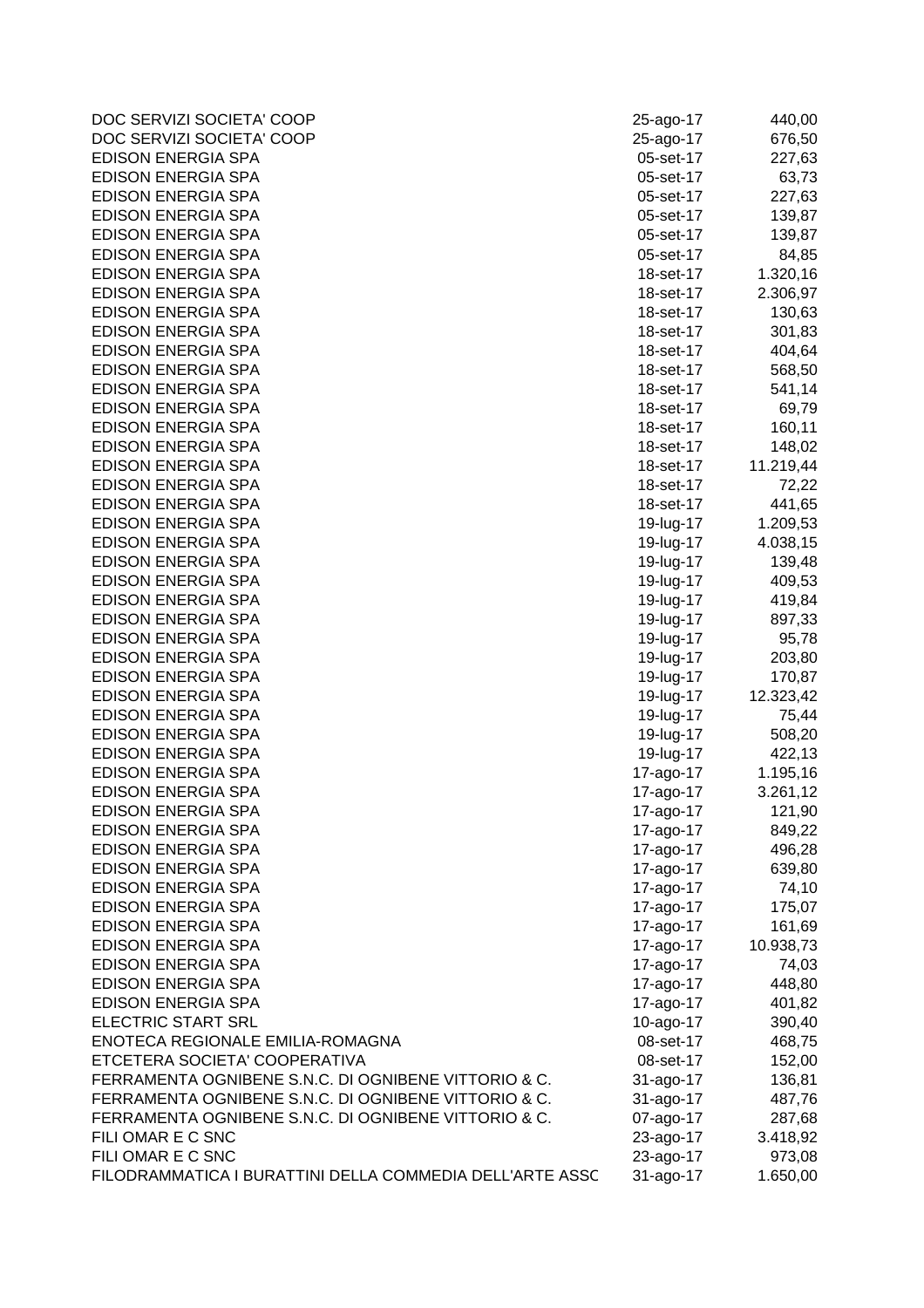| <b>FISCHER</b>                          | 16-ago-17   | 500,00   |
|-----------------------------------------|-------------|----------|
| FONDAZIONE LEGAMBIENTE INNOVAZIONE      | 12-lug-17   | 350,00   |
| FONDO PENSIONE PERSEO SIRIO             | 21-ago-17   | 31,64    |
| FONDO PENSIONE PERSEO SIRIO             | 21-ago-17   | 33,05    |
| FONDO PENSIONE PERSEO SIRIO             | 21-ago-17   | 16,33    |
| FONDO PENSIONE PERSEO SIRIO             | 21-ago-17   | 76,62    |
| FRANTOIO FONDOVALLE S.R.L.              | 03-ago-17   | 266,57   |
| FRANTOIO FONDOVALLE S.R.L.              | 18-set-17   | 241,67   |
| FRANTOIO FONDOVALLE S.R.L.              | 18-set-17   | 124,73   |
| <b>GAMBARI</b>                          | 04-ago-17   | 1.268,80 |
| <b>GAMBARI</b>                          | 04-ago-17 - | 1.068,80 |
| <b>GAMBARI</b>                          | 04-ago-17   | 1.068,80 |
| GERMOGLIO SNC DI GUIDOZZI M.C.E TONIONI | 23-ago-17   | 1.000,00 |
| <b>GESINT SRL</b>                       | 17-ago-17   | 475,80   |
| <b>GIALDI SRL</b>                       | 31-ago-17   | 1.254,16 |
| <b>GIES SRL</b>                         | 20-lug-17   | 1.500,00 |
| <b>GIES SRL</b>                         | 20-lug-17   | 595,00   |
| <b>HERA SPA</b>                         | 08-set-17 - | 66,55    |
| <b>HERA SPA</b>                         | 08-set-17   | 66,55    |
| <b>HERA SPA</b>                         | 08-set-17   | 207,74   |
| <b>HERA SPA</b>                         | 08-set-17   | 100,73   |
| <b>HERA SPA</b>                         | 08-set-17   | 27,39    |
| <b>HERA SPA</b>                         | 19-set-17   | 8,17     |
| <b>HERA SPA</b>                         | 19-set-17   | 31,92    |
| <b>HERA SPA</b>                         | 19-set-17   | 29,28    |
| <b>HERA SPA</b>                         | 19-set-17   | 192,89   |
| <b>HERA SPA</b>                         | 19-set-17   | 27,08    |
| <b>HERA SPA</b>                         | 19-set-17   | 23,12    |
| <b>HERA SPA</b>                         | 19-set-17   | 13,23    |
| <b>HERA SPA</b>                         |             |          |
| <b>HERA SPA</b>                         | 19-set-17   | 52,84    |
|                                         | 19-set-17   | 44,48    |
| <b>HERA SPA</b>                         | 19-set-17   | 8,37     |
| <b>HERA SPA</b>                         | 19-set-17   | 13,23    |
| <b>HERA SPA</b>                         | 19-set-17   | 41,62    |
| <b>HERA SPA</b>                         | 19-set-17   | 157,33   |
| <b>HERA SPA</b>                         | 19-set-17   | 48,82    |
| <b>HERA SPA</b>                         | 19-set-17   | 11,02    |
| <b>HERA SPA</b>                         | 19-set-17   | 44,10    |
| <b>HERA SPA</b>                         | 19-set-17   | 11,02    |
| <b>HERA SPA</b>                         | 19-set-17   | 8,87     |
| <b>HERA SPA</b>                         | 19-set-17   | 179,28   |
| <b>HERA SPA</b>                         | 19-set-17   | 24,16    |
| <b>HERA SPA</b>                         | 19-set-17   | 98,41    |
| <b>HERA SPA</b>                         | 19-set-17   | 8,61     |
| <b>HERA SPA</b>                         | 19-set-17   | 39,36    |
| <b>HERA SPA</b>                         | 19-set-17   | 17,84    |
| <b>HERA SPA</b>                         | 19-set-17   | 34,99    |
| <b>HERA SPA</b>                         | 19-set-17   | 130,24   |
| <b>HERA SPA</b>                         | 19-set-17   | 15,40    |
| <b>HERA SPA</b>                         | 19-set-17   | 7,55     |
| <b>HERA SPA</b>                         | 19-set-17   | 8,86     |
| <b>HERA SPA</b>                         | 19-set-17   | 8,86     |
| <b>HERA SPA</b>                         | 19-set-17   | 108,21   |
| <b>HERA SPA</b>                         | 19-set-17   | 39,75    |
| <b>HERA SPA</b>                         | 19-set-17   | 83,38    |
| <b>HERA SPA</b>                         | 19-set-17   | 83,38    |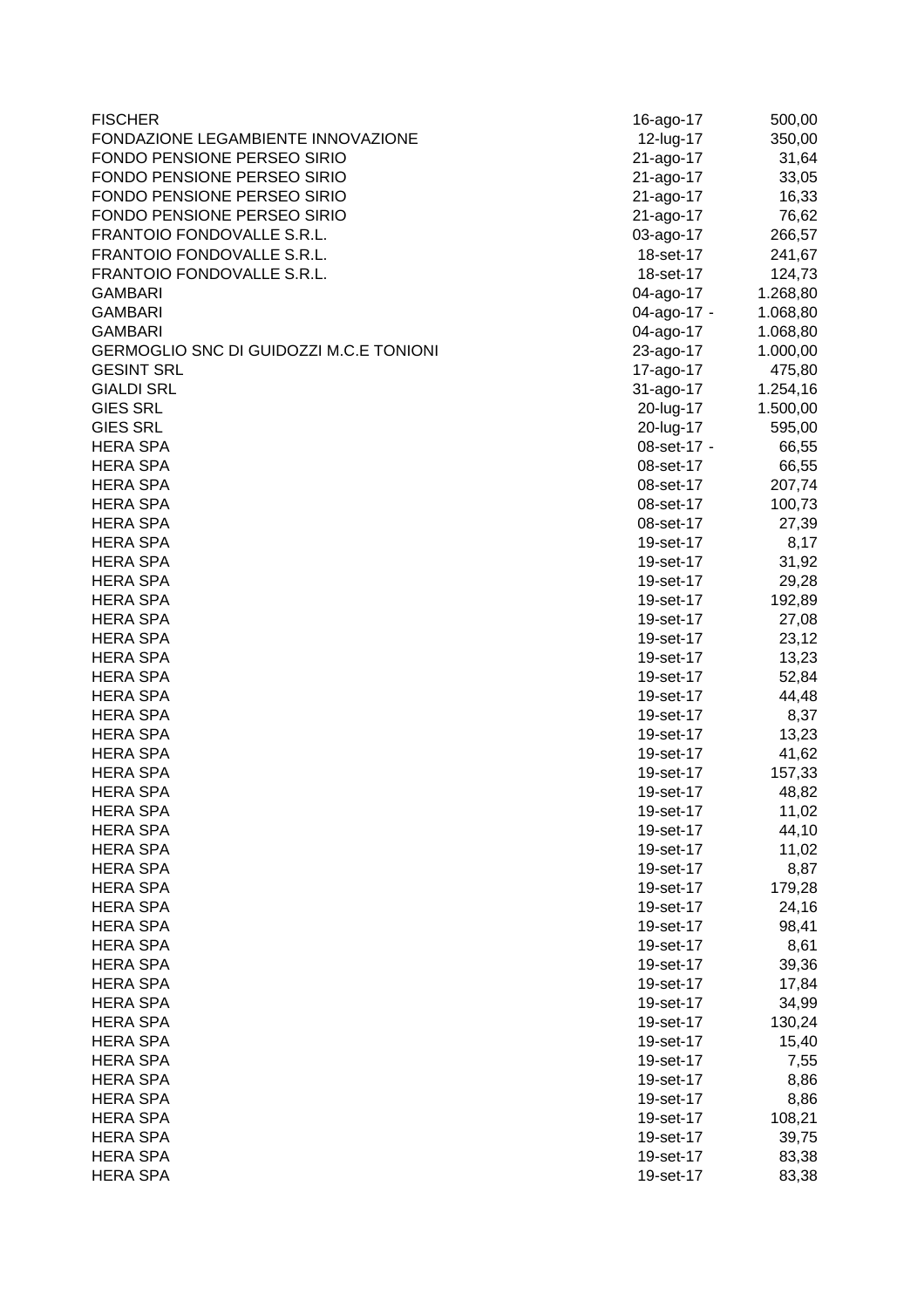| <b>HERA SPA</b> | 19-set-17   | 5.098,72 |
|-----------------|-------------|----------|
| <b>HERA SPA</b> | 19-set-17   | 55,01    |
| <b>HERA SPA</b> | 19-set-17   | 20,74    |
| <b>HERA SPA</b> | 19-set-17   | 65,65    |
| <b>HERA SPA</b> | 19-set-17   | 8,86     |
| <b>HERA SPA</b> | 19-set-17   | 105,00   |
| <b>HERA SPA</b> | 19-set-17   | 105,00   |
| <b>HERA SPA</b> | 19-set-17   | 126,83   |
| <b>HERA SPA</b> | 19-set-17   | 8,86     |
| <b>HERA SPA</b> | 19-set-17   | 11,02    |
| <b>HERA SPA</b> | 19-set-17   | 24,44    |
| <b>HERA SPA</b> | 19-set-17   | 7,29     |
| <b>HERA SPA</b> | 19-set-17   | 18,10    |
| <b>HERA SPA</b> | 19-set-17   | 8,86     |
| <b>HERA SPA</b> | 19-set-17   | 9,15     |
| <b>HERA SPA</b> | 19-set-17   | 28,53    |
| <b>HERA SPA</b> | 19-set-17   | 114,16   |
| <b>HERA SPA</b> | 19-set-17   | 7,29     |
| <b>HERA SPA</b> | 19-set-17   | 19,17    |
| <b>HERA SPA</b> | 19-set-17   | 35,37    |
| <b>HERA SPA</b> | 19-set-17   | 85,87    |
| <b>HERA SPA</b> | 19-set-17   | 46,00    |
| <b>HERA SPA</b> | 19-set-17   | 23,38    |
| <b>HERA SPA</b> | 19-set-17   | 11,51    |
| <b>HERA SPA</b> | 21-set-17   | 52,55    |
| <b>HERA SPA</b> | 21-set-17   | 8,86     |
| <b>HERA SPA</b> | 17-ago-17   | 172,49   |
| <b>HERA SPA</b> | 17-ago-17   | 170,50   |
| <b>HERA SPA</b> | 17-ago-17   | 28,03    |
| <b>HERA SPA</b> | 17-ago-17   | 170,50   |
| <b>HERA SPA</b> | 17-ago-17   | 170,50   |
| <b>HERA SPA</b> | 17-ago-17   | 22,56    |
| <b>HERA SPA</b> | 17-ago-17   | 157,29   |
| <b>HERA SPA</b> | 17-ago-17   | 61,92    |
| <b>HERA SPA</b> | 17-ago-17   | 170,50   |
| <b>HERA SPA</b> | 17-ago-17   | 92,02    |
| <b>HERA SPA</b> | 17-ago-17   | 48,47    |
| <b>HERA SPA</b> | 19-lug-17   | 521,81   |
| <b>HERA SPA</b> | 19-lug-17   | 7,17     |
| <b>HERA SPA</b> | 19-lug-17   | 29,77    |
| <b>HERA SPA</b> | 19-lug-17   | 25,67    |
| <b>HERA SPA</b> | 19-lug-17   | 19,79    |
| <b>HERA SPA</b> | 19-lug-17   | 452,84   |
| <b>HERA SPA</b> | 19-lug-17   | 123,94   |
| <b>HERA SPA</b> | 19-lug-17   | 100,80   |
| <b>HERA SPA</b> | 19-lug-17   | 5,12     |
| <b>HERA SPA</b> | 19-lug-17   | 11,94    |
| <b>HERA SPA</b> | 19-lug-17   | 2,21     |
| <b>HERA SPA</b> | 19-lug-17 - | 22,57    |
| <b>HERA SPA</b> | 19-lug-17   | 210,58   |
| <b>HERA SPA</b> | 19-lug-17   | 18,06    |
| <b>HERA SPA</b> | 19-lug-17   | 8,05     |
| <b>HERA SPA</b> | 19-lug-17   | 29,51    |
| <b>HERA SPA</b> | 19-lug-17   | 70,29    |
| <b>HERA SPA</b> | 19-lug-17   | 5,28     |
| <b>HERA SPA</b> | 19-lug-17   |          |
|                 |             | 18,52    |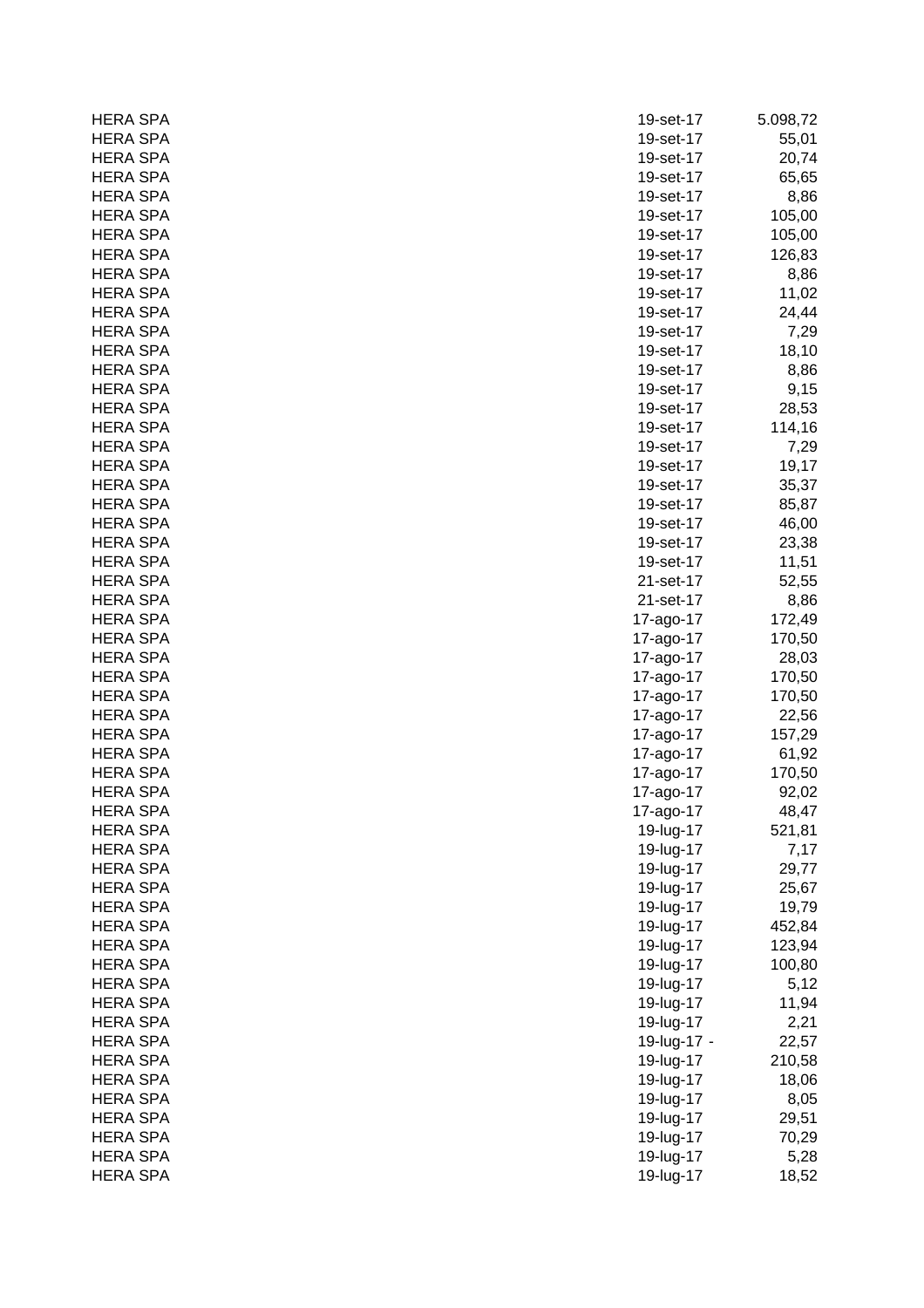| <b>HERA SPA</b>                | 19-lug-17   | 12,24    |
|--------------------------------|-------------|----------|
| <b>HERA SPA</b>                | 19-lug-17 - | 2,45     |
| <b>HERA SPA</b>                | 19-lug-17   | 46,22    |
| <b>HERA SPA</b>                | 19-lug-17   | 12,40    |
| <b>HERA SPA</b>                | 19-lug-17   | 115,45   |
| <b>HERA SPA</b>                | 19-lug-17 - | 59,38    |
| <b>HERA SPA</b>                | 19-lug-17 - | 49,94    |
| <b>HERA SPA</b>                | 19-lug-17 - | 29,80    |
| <b>HERA SPA</b>                | 19-lug-17   | 123,06   |
| <b>HERA SPA</b>                | 19-lug-17   | 17,48    |
| <b>HERA SPA</b>                | 19-lug-17   | 136,73   |
| <b>HERA SPA</b>                | 19-lug-17   | 67,96    |
| <b>HERA SPA</b>                | 19-lug-17 - | 110,68   |
| <b>HERA SPA</b>                | 19-lug-17   | 92,11    |
| <b>HERA SPA</b>                | 19-lug-17   | 7,28     |
| <b>HERA SPA</b>                | 19-lug-17   | 9,76     |
| <b>HERA SPA</b>                | 19-lug-17 - | 84,19    |
| <b>HERA SPA</b>                | 19-lug-17   | 78,08    |
| <b>HERA SPA</b>                | 19-lug-17   | 15,97    |
| <b>HERA SPA</b>                | 19-lug-17   | 10,08    |
| <b>HERA SPA</b>                | 19-lug-17   | 46,98    |
| <b>HERA SPA</b>                | 19-lug-17   | 9,77     |
| <b>HERA SPA</b>                | 19-lug-17   | 80,12    |
| <b>HERA SPA</b>                | 19-lug-17   | 80,12    |
| <b>HERA SPA</b>                | 19-lug-17 - | 233,23   |
| <b>HERA SPA</b>                | 19-lug-17   | 42,23    |
| <b>HERA SPA</b>                | 19-lug-17   | 594,72   |
| <b>HERA SPA</b>                | 19-lug-17 - | 15,31    |
| <b>HERA SPA</b>                | 19-lug-17   | 77,29    |
| <b>HERA SPA</b>                | 19-lug-17 - | 555,76   |
| <b>HERA SPA</b>                | 19-lug-17   | 17,30    |
| <b>HERA SPA</b>                | 19-lug-17 - | 87,89    |
| <b>HERA SPA</b>                | 19-lug-17 - | 79,15    |
| <b>HERA SPA</b>                | 19-lug-17   | 9,77     |
| <b>HERA SPA</b>                | 19-lug-17   | 51,41    |
| <b>HERA SPA</b>                | 19-lug-17   | 9,77     |
| <b>HERA SPA</b>                | 19-lug-17   | 60,09    |
| <b>HERA SPA</b>                | 19-lug-17   | 38,23    |
| <b>HERA SPA</b>                | 19-lug-17   | 8,05     |
| <b>HERA SPA</b>                | 19-lug-17   | 8,29     |
| <b>HERA SPA</b>                | 19-lug-17 - | 33,18    |
| <b>HERA SPA</b>                | 19-lug-17   | 9,76     |
| <b>HERA SPA</b>                | 19-lug-17   | 11,94    |
| <b>HERA SPA</b>                | 19-lug-17   | 9,77     |
| <b>HERA SPA</b>                | 19-lug-17   | 8,05     |
| HERA SPA                       | 19-lug-17   | 10,08    |
| <b>HERA SPA</b>                | 19-lug-17   | 53,90    |
| <b>HERA SPA</b>                | 15-set-17   | 3.105,30 |
| I.C.A. S.R.L. IMPOSTE COMUNALI | 18-set-17   | 407,47   |
| I.C.A. S.R.L. IMPOSTE COMUNALI | 18-set-17   | 504,68   |
| I.C.A. S.R.L. IMPOSTE COMUNALI | 16-ago-17   | 931,01   |
| I.C.A. S.R.L. IMPOSTE COMUNALI | 16-ago-17   | 4.346,26 |
| I.C.A. S.R.L. IMPOSTE COMUNALI | 16-ago-17   | 138,62   |
| I.C.A. S.R.L. IMPOSTE COMUNALI | 16-ago-17   | 872,15   |
| I.C.A. S.R.L. IMPOSTE COMUNALI | 16-ago-17   | 1.193,66 |
| ICAR S.R.L                     | 31-ago-17   | 463,60   |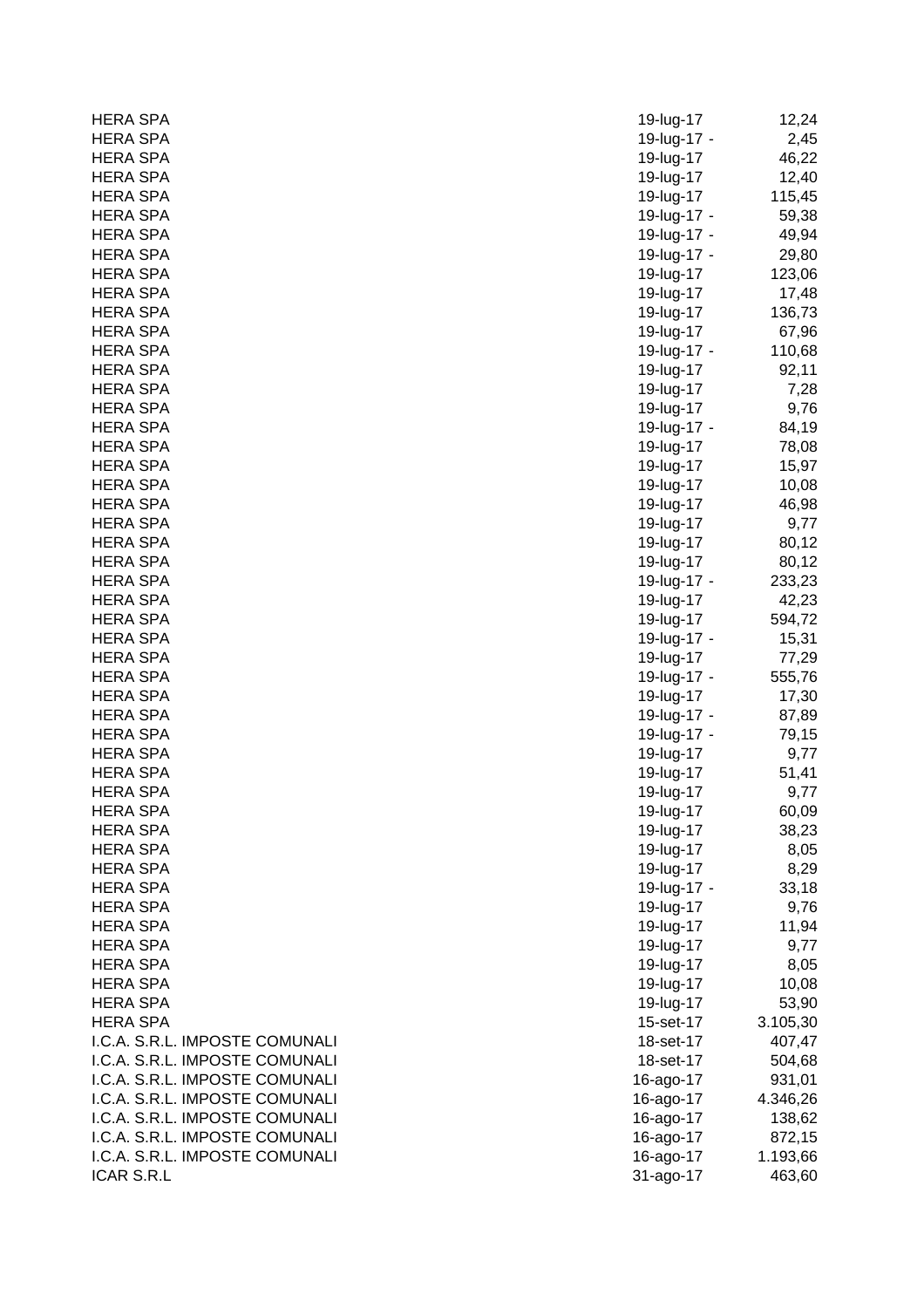| <b>ICAR S.R.L</b>                      | 24-lug-17   | 1.542,84             |
|----------------------------------------|-------------|----------------------|
| <b>ICAR S.R.L</b>                      | 24-lug-17   | 878,40               |
| <b>ICAR S.R.L</b>                      | 31-ago-17   | 150,00               |
| KYOCERA DOCUMENT SOLUTIONS ITALIA SPA  | 26-set-17   | 163,75               |
| KYOCERA DOCUMENT SOLUTIONS ITALIA SPA  | 26-set-17   | 271,91               |
| KYOCERA DOCUMENT SOLUTIONS ITALIA SPA  | 26-set-17   | 135,96               |
| KYOCERA DOCUMENT SOLUTIONS ITALIA SPA  | 26-set-17   | 133,37               |
| KYOCERA DOCUMENT SOLUTIONS ITALIA SPA  | 26-set-17   | 67,64                |
| KYOCERA DOCUMENT SOLUTIONS ITALIA SPA  | 24-lug-17   | 512,67               |
| KYOCERA DOCUMENT SOLUTIONS ITALIA SPA  | 24-lug-17   | 152,61               |
| LA LUCE S.R.L. DI AMELLI E LUPPI       | 03-ago-17   | 854,00               |
| LA TECNOCOPIE S.R.L.                   | 24-lug-17   | 463,65               |
| LIBRERIA PER RAGAZZI CASTELLO DI CARTA | 10-ago-17   | 705,15               |
| LITOGRAFIA GHERLO DI PRANDINI E C. SNC | 03-ago-17   | 475,80               |
| <b>LORI COSTRUZIONI SRL</b>            | 24-lug-17   | 3.995,01             |
| LOW COST SERVICE SNC DI A. ASCARI & C. | 24-lug-17   | 366,00               |
| <b>LUKIN PROMOTION</b>                 | 10-ago-17   | 4.300,00             |
| <b>MAFFEI</b>                          | 16-ago-17   | 625,00               |
| <b>MARETTI</b>                         | 03-ago-17   | 250,00               |
| <b>MAZZANTI</b>                        | 24-lug-17   | 334,05               |
| <b>MELDI STEFANO</b>                   | 17-ago-17   | 2.708,01             |
| <b>MELDI STEFANO</b>                   | 17-ago-17   | 1.078,48             |
| <b>MELDI STEFANO</b>                   | 17-ago-17   | 213,51               |
| <b>MELDI STEFANO</b>                   | 17-ago-17   | 207,85               |
| <b>MELDI STEFANO</b>                   | 24-lug-17   | 1.078,48             |
| <b>MELDI STEFANO</b>                   | 24-lug-17 - | 1.078,48             |
| <b>MELDI STEFANO</b>                   | 24-lug-17   | 421,36               |
| <b>MELDI STEFANO</b>                   | 24-lug-17 - | 421,36               |
| <b>MELDI STEFANO</b>                   | 24-lug-17   | 801,99               |
| <b>MELDI STEFANO</b>                   | 24-lug-17   | 298,01               |
| <b>MELDI STEFANO</b>                   | 24-lug-17 - | 2.708,01             |
| <b>MELDI STEFANO</b>                   | 24-lug-17   | 2.708,01             |
| <b>MELDI STEFANO</b>                   | 24-lug-17 - | 640,99               |
| <b>MELDI STEFANO</b>                   | 24-lug-17   | 342,98               |
| <b>MELLONCELLI SRL</b>                 | 25-ago-17   | 329,40               |
| MOBILFERRO S.R.L.                      | 31-ago-17   | 731,14               |
| MOBILFERRO S.R.L.                      | 31-ago-17   | 183,24               |
| MULTIRADIO S.R.L.                      | 16-ago-17   | 1.035,78             |
| NEOPOST ITALIA SRL                     | 17-ago-17   | 170,80               |
| NOVALI EGIDIO SNC                      | 05-set-17   | 292,31               |
| NUOVA ATTIMA SERVICE SRL               | 03-ago-17   | 1.783,73             |
| NUOVA ATTIMA SERVICE SRL               | 08-set-17   | 1.783,73             |
| NUOVA ATTIMA SERVICE SRL               | 10-ago-17   | 1.879,29             |
| NUOVA ATTIMA SERVICE SRL               | 10-ago-17   | 2.055,82             |
| NUOVA ATTIMA SERVICE SRL               | 10-ago-17   | 1.783,73             |
| <b>NUOVA PIRIGRIF SNC</b>              | 17-ago-17   | 18.254,35            |
| <b>NUOVA PIRIGRIF SNC</b>              | 17-ago-17   | 3.477,00             |
| OLIVETTI S.P.A.                        | 31-ago-17   | 325,74               |
| PROGETTI DI IMPRESA SRL                | 07-ago-17   | 900,00               |
| PUNTO GRU SRL                          | 24-lug-17   | 1.159,00             |
| <b>RONCHETTI</b>                       | 14-set-17   |                      |
| ROSSI FRANCO & C. SNC                  | 17-ago-17 - | 2.163,01<br>5.058,00 |
| ROSSI FRANCO & C. SNC                  | 17-ago-17   | 5.058,00             |
| ROSSI FRANCO & C. SNC                  | 17-ago-17   | 4.704,29             |
| ROSSI FRANCO & C. SNC                  | 17-ago-17   | 353,71               |
| ROSSI FRANCO & C. SNC                  | 24-lug-17   | 3.325,34             |
|                                        |             |                      |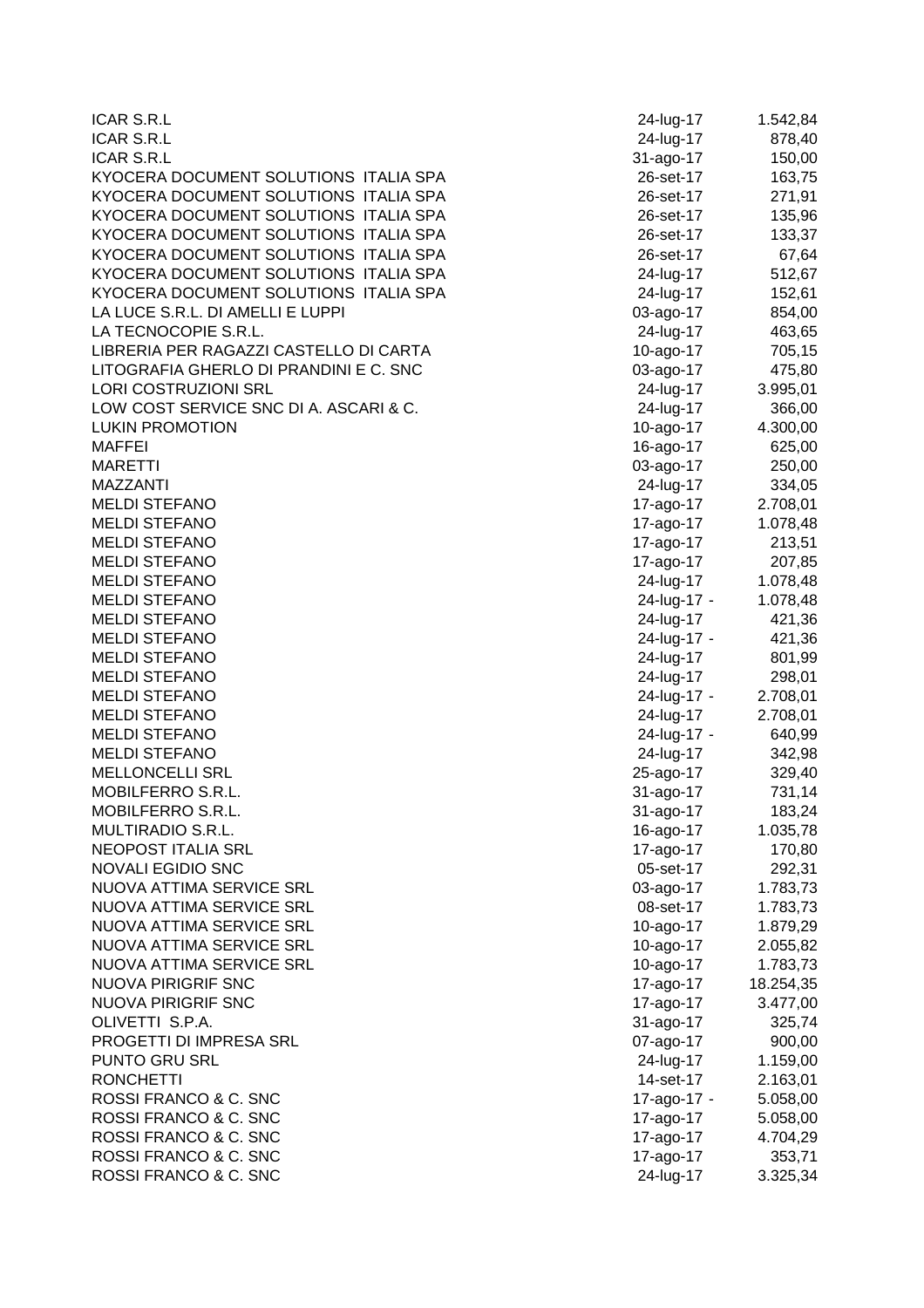| <b>SCHINDLER SPA</b>                                   | 10-ago-17   | 1.433,50 |
|--------------------------------------------------------|-------------|----------|
| SE.VI. S.R.L.                                          | 26-set-17   | 508,13   |
| SE.VI. S.R.L.                                          | 28-ago-17   | 508,13   |
| SE.VI. S.R.L.                                          | 24-lug-17   | 508,13   |
| <b>SEBACH SRL</b>                                      | 03-ago-17   | 427,00   |
| <b>SECURTEX</b>                                        | 31-ago-17   | 3.842,82 |
| SIREB S.A.S. DI VENOLA CLAUDIO & C.                    | 14-set-17   | 1.140,70 |
| SMARTILT SOC. COOP.                                    | 03-ago-17   | 700,00   |
| SNACK BAR DAMA F.LLI VEZZALINI S.N.C.                  | 17-ago-17   | 729,01   |
| <b>SOENERGY SRL</b>                                    | 17-ago-17   | 3.642,13 |
| <b>SOENERGY SRL</b>                                    | 17-ago-17 - | 3.639,86 |
| SPE SOCIETA' PUBBLICITA' EDITORIALE S.P.A.             | 10-ago-17 - | 423,34   |
| SPE SOCIETA' PUBBLICITA' EDITORIALE S.P.A.             | 10-ago-17   | 414,80   |
| SPE SOCIETA' PUBBLICITA' EDITORIALE S.P.A.             | 10-ago-17   | 423,34   |
| Spigas Srl                                             | 17-ago-17   | 231,69   |
| Spigas Srl                                             | 17-ago-17   | 19,63    |
| Spigas Srl                                             | 17-ago-17   | 27,51    |
| Spigas Srl                                             | 17-ago-17   | 2,29     |
| Spigas Srl                                             | 17-ago-17   | 50,81    |
| Spigas Srl                                             | 17-ago-17   | 320,68   |
| Spigas Srl                                             | 17-ago-17   | 599,98   |
| Spigas Srl                                             | 17-ago-17   | 201,10   |
| Spigas Srl                                             | 17-ago-17   | 12,41    |
| Spigas Srl                                             | 17-ago-17   | 144,73   |
| Spigas Srl                                             | 17-ago-17   | 382,45   |
| Spigas Srl                                             | 17-ago-17   | 261,34   |
| Spigas Srl                                             | 17-ago-17   | 622,07   |
| Spigas Srl                                             | 17-ago-17   | 57,37    |
| Spigas Srl                                             | 17-ago-17   | 67,49    |
| Spigas Srl                                             | 17-ago-17   | 22,08    |
| Spigas Srl                                             | 17-ago-17   | 434,86   |
| Spigas Srl                                             | 15-set-17   | 16,81    |
| Spigas Srl                                             | 15-set-17   | 512,07   |
| Spigas Srl                                             | 15-set-17   | 499,22   |
| Spigas Srl                                             | 15-set-17   | 50,20    |
| Spigas Srl                                             | 15-set-17   | 25,66    |
| Spigas Srl                                             | 15-set-17   | 140,59   |
| Spigas Srl                                             | 15-set-17   | 445,30   |
| Spigas Srl                                             | 15-set-17   | 80,25    |
| Spigas Srl                                             | 15-set-17   | 11,52    |
| Spigas Srl                                             | 15-set-17   | 323,21   |
| Spigas Srl                                             | 15-set-17   | 24,81    |
| Spigas Srl                                             | 15-set-17   | 17,61    |
| Spigas Srl                                             | 15-set-17   | 34,20    |
| Spigas Srl                                             | 15-set-17   | 74,25    |
| Spigas Srl                                             | 15-set-17   | 30,47    |
| Spigas Srl                                             | 15-set-17   | 36,66    |
| Spigas Srl                                             | 15-set-17   | 152,12   |
| Spigas Srl                                             | 15-set-17   | 10,97    |
| <b>STRATEGIA SRL</b>                                   | 10-ago-17   | 1.199,66 |
| SUGHERIFICIO MARCHI SNC                                | 08-set-17   | 875,00   |
| <b>SUSIO SRL</b>                                       | 31-ago-17   | 2.287,50 |
| TAPPEZZERIA D'ARREDAMENTO SAS TUFACCHI ROMANO & C. SAS | 31-ago-17   | 1.271,24 |
| <b>TELECOM ITALIA SPA</b>                              | 18-lug-17   | 467,22   |
| <b>TELECOM ITALIA SPA</b>                              | 28-ago-17   | 130,30   |
| <b>TELECOM ITALIA SPA</b>                              | 28-ago-17   | 75,40    |
|                                                        |             |          |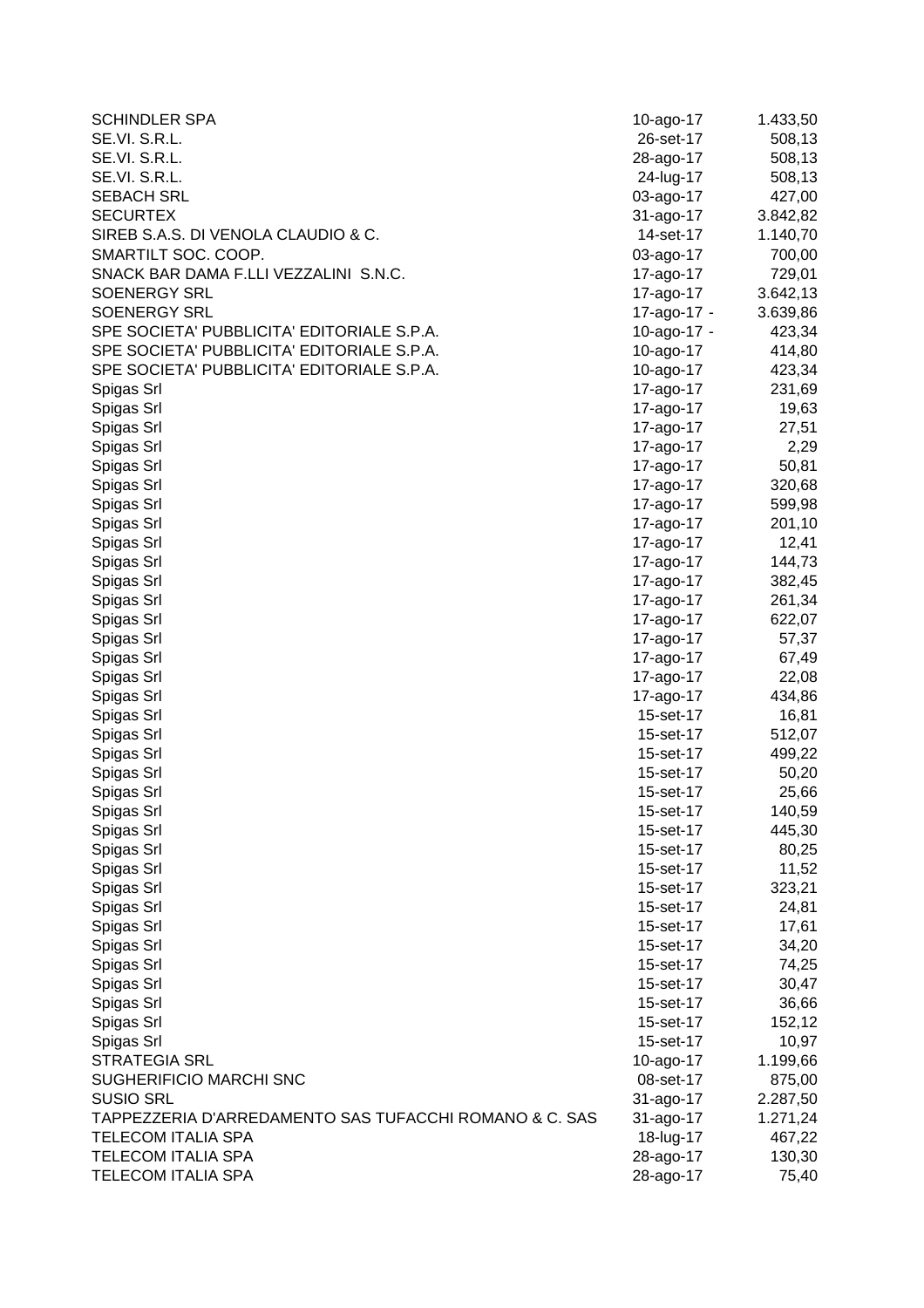| <b>TELECOM ITALIA SPA</b>                                 | 28-ago-17   | 132,81    |
|-----------------------------------------------------------|-------------|-----------|
| <b>TELECOM ITALIA SPA</b>                                 | 28-ago-17   | 98,99     |
| <b>TELECOM ITALIA SPA</b>                                 | 28-ago-17   | 77,42     |
| <b>TELECOM ITALIA SPA</b>                                 | 28-ago-17   | 80,06     |
| <b>TELECOM ITALIA SPA</b>                                 | 28-ago-17   | 75,40     |
| <b>TELECOM ITALIA SPA</b>                                 | 28-ago-17   | 0,01      |
| <b>TELECOM ITALIA SPA</b>                                 | 28-ago-17   | 336,51    |
| <b>TELECOM ITALIA SPA</b>                                 | 28-ago-17   | 75,40     |
| <b>TELECOM ITALIA SPA</b>                                 | 28-ago-17   | 75,40     |
| <b>TELECOM ITALIA SPA</b>                                 | 28-ago-17   | 75,40     |
| <b>TELECOM ITALIA SPA</b>                                 | 28-ago-17   | 125,42    |
| TELECOM ITALIA SPA                                        | 28-ago-17   | 75,40     |
| <b>TELECOM ITALIA SPA</b>                                 | 28-ago-17   | 32,12     |
| <b>TELECOM ITALIA SPA</b>                                 | 28-ago-17   | 78,85     |
| <b>TELECOM ITALIA SPA</b>                                 | 28-ago-17   | 81,96     |
| <b>TELECOM ITALIA SPA</b>                                 | 28-ago-17   | 75,40     |
| <b>TELECOM ITALIA SPA</b>                                 | 28-ago-17   | 122,15    |
| <b>TELECOM ITALIA SPA</b>                                 | 28-ago-17   | 22,13     |
| <b>TELECOM ITALIA SPA</b>                                 | 28-ago-17   | 153,71    |
| <b>TELECOM ITALIA SPA</b>                                 | 28-ago-17   | 85,23     |
| <b>TELECOM ITALIA SPA</b>                                 | 28-ago-17   | 75,40     |
| <b>TELECOM ITALIA SPA</b>                                 | 28-ago-17   | 75,40     |
| <b>TELECOM ITALIA SPA</b>                                 | 18-set-17   | 457,79    |
| TERRAMARE ENGINEERING STUDIO TECNICO ASSOCIATO            | 03-ago-17   | 4.328,64  |
| TERRAMARE ENGINEERING STUDIO TECNICO ASSOCIATO            | 31-ago-17   | 570,96    |
| <b>TERZO STUDIO</b>                                       | 04-ago-17   | 1.650,00  |
| TIPOGRAFIA SILVESTRI DI SILVESTRI MORENA E ROBERTO S.N.C. | 17-ago-17   | 982,10    |
| TIPOGRAFIA SILVESTRI DI SILVESTRI MORENA E ROBERTO S.N.C. | 19-lug-17   | 359,00    |
| TIPOGRAFIA SILVESTRI DI SILVESTRI MORENA E ROBERTO S.N.C. | 17-ago-17   | 730,00    |
| TIPOGRAFIA SILVESTRI DI SILVESTRI MORENA E ROBERTO S.N.C. | 17-ago-17   | 148,40    |
| TM DI TERMANINI BRUNO & C. S.N.C.                         | 23-ago-17   | 240,32    |
| TM DI TERMANINI BRUNO & C. S.N.C.                         | 23-ago-17   | 449,61    |
| TM DI TERMANINI BRUNO & C. S.N.C.                         | 23-ago-17   | 92,98     |
| TM DI TERMANINI BRUNO & C. S.N.C.                         | 19-set-17   | 50,11     |
| TM DI TERMANINI BRUNO & C. S.N.C.                         | 19-set-17   | 120,56    |
| TM DI TERMANINI BRUNO & C. S.N.C.                         | 19-set-17   | 30,37     |
| TM DI TERMANINI BRUNO & C. S.N.C.                         | 19-set-17   | 6,67      |
| TM DI TERMANINI BRUNO & C. S.N.C.                         | 20-set-17   | 32,44     |
| <b>TOURING CLUB ITALIANO</b>                              | 18-set-17   | 3.850,00  |
| TURCHI CESARE S.R.L.                                      | 31-lug-17   | 14.203,96 |
| TURCHI CESARE S.R.L.                                      | 24-lug-17   | 71,37     |
| <b>VALSECCHI GIOVANNI SRL</b>                             | 26-set-17   | 350,00    |
| <b>VALSECCHI GIOVANNI SRL</b>                             | 26-set-17   | 150,00    |
| <b>VALSECCHI GIOVANNI SRL</b>                             | 26-set-17   | 200,00    |
| <b>VALSECCHI GIOVANNI SRL</b>                             | 26-set-17   | 100,00    |
| <b>VALSECCHI GIOVANNI SRL</b>                             | 26-set-17   | 200,00    |
| <b>VALSECCHI GIOVANNI SRL</b>                             | 26-set-17   | 104,92    |
| <b>VALSECCHI GIOVANNI SRL</b>                             | 26-set-17   | 200,00    |
| <b>VALSECCHI GIOVANNI SRL</b>                             | 26-set-17   | 250,00    |
| <b>VALSECCHI GIOVANNI SRL</b>                             | 26-set-17   | 50,00     |
| <b>VALSECCHI GIOVANNI SRL</b>                             | 26-set-17   | 70,00     |
| <b>VALSECCHI GIOVANNI SRL</b>                             | 26-set-17   | 150,00    |
| <b>VALSECCHI GIOVANNI SRL</b>                             | 26-set-17   | 50,00     |
| <b>VALSECCHI GIOVANNI SRL</b>                             | 26-set-17   | 60,00     |
| VEZZALINI MACCHINE AGRICOLE SAS DI VEZZALINI G.& C        | 17-ago-17   | 339,16    |
| VEZZALINI MACCHINE AGRICOLE SAS DI VEZZALINI G.& C        | 17-ago-17 - | 278,00    |
|                                                           |             |           |